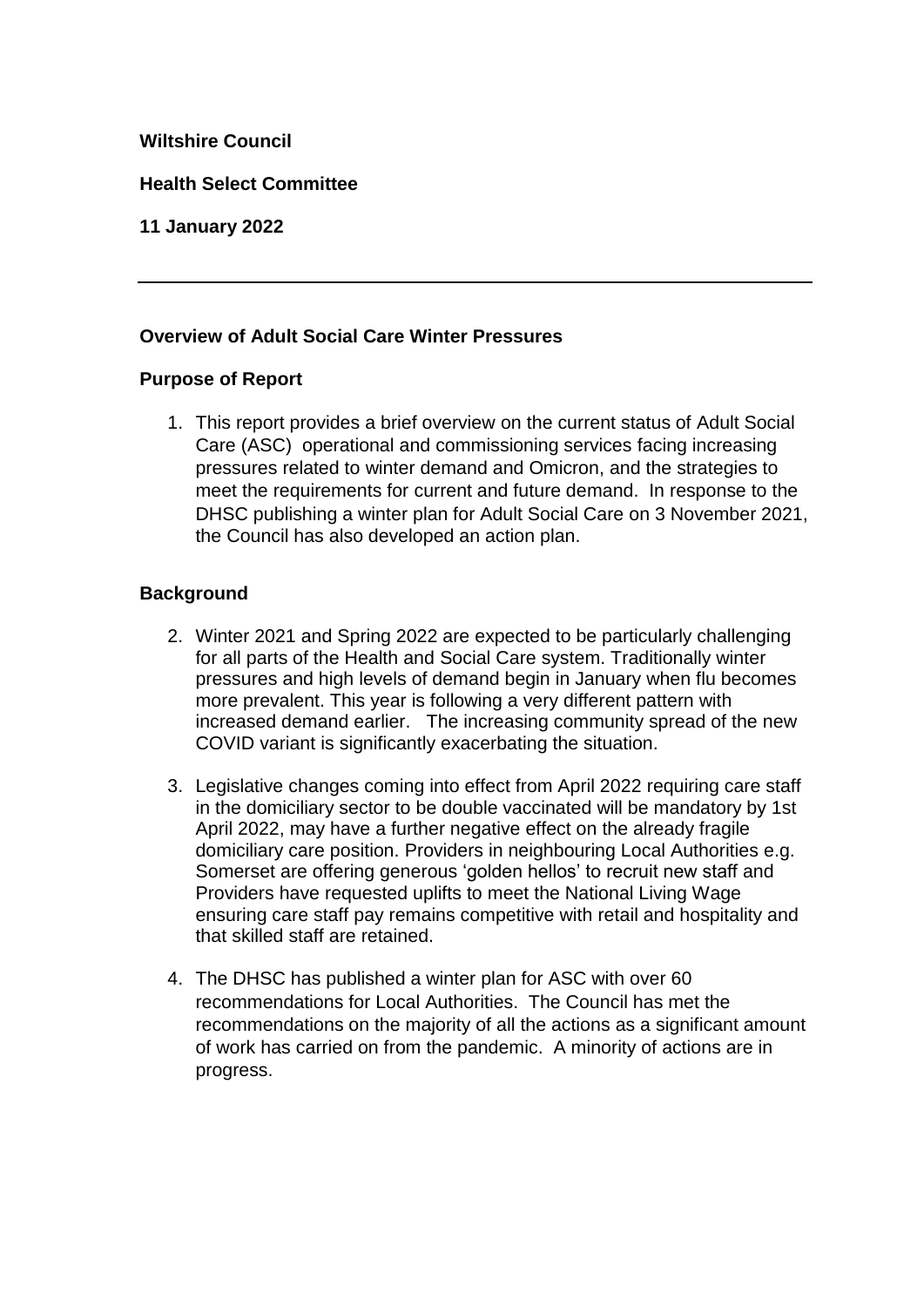## **Main Considerations for the Council**

### **Demand**

- 5. Services are experiencing unprecedented demand across all areas. There are people waiting in hospital who are classed as not "meeting the criteria to reside". This means that they are medically well enough to leave but are waiting for appropriate support to facilitate the discharge. This could include waiting for reablement, domiciliary support at home, bed-based support in care homes and a bed in a Community hospital.
- 6. As an indication, on 10 December 2021 there were 139 Wiltshire residents waiting in hospital for support to be discharged. Capacity has increased across all areas over the last 12 months, however demand continues to present challenges across all three discharges pathways.

| <b>Pathway</b>                     | <b>Type of Support</b>                 |
|------------------------------------|----------------------------------------|
| Pathway 1; Individual returns home | Reablement or HomeFirst support at     |
| with some additional support       | home post discharge                    |
| Pathway 2; Rehabilitation and      | <b>Community Hospital or Care Home</b> |
| Reablement in a temporary bedded   | placement for assessment and long      |
| setting                            | term planning                          |
| Pathway 3; Complex assessment      | Longer term placement, or complex      |
| required in hospital to plan and   | support in own home.                   |
| resource support required prior to |                                        |
| discharge                          |                                        |

7. In Wiltshire in 2021, there has been a increase in demand for pathway 2 beds from the 2019/20 baseline of 60 beds to current levels which include 126 pre-purchased block beds and an additional 48 spot care homes bed purchased on an individual basis due to specific health and care needs.

#### Wiltshire Council Reablement Service

- 8. The Reablement Service has been supporting both hospital discharges and Wiltshire residents in their own homes since 2017. There was increased investment into reablement during 2020 to support the increased demand on the acute hospital pathways, and this has been directed to increase the workforce and provide more resilience across 7 days as required by the Hospital Discharge Service Guidance.
- 9. There are continued and increasing demands on the reablement service. It is anticipated that this trajectory will continue as a result of both the normal seasonal winter pressures and the additional impact associated with rising COVID-19 infection rates.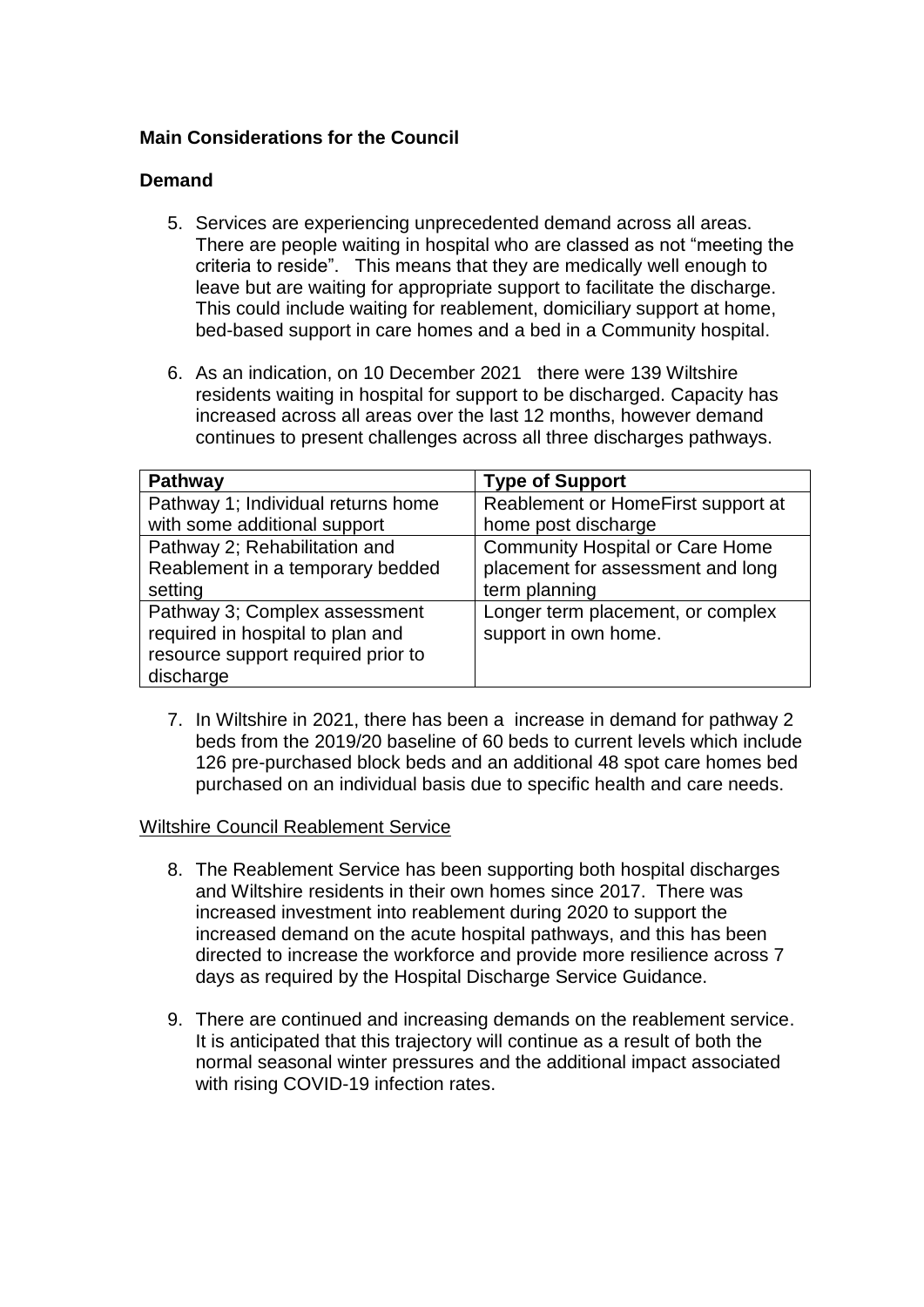



In addition to the overall demand, the complexity of people seen by the service has increased with more people requiring larger support packages at home due to their complexity and acuity. Currently a high number (27%) of facilitated discharges are readmitted to hospital in the first four weeks at home, previously this figures would have been approximately 18%. This figure is higher than we would normally expect to see and use of the Rapid Response service will be explored if health needs change to reduce the number of readmissions.

#### Wiltshire Support at Home

- 11.Wiltshire Support at Home is a new Wiltshire Council In- house domiciliary care with reablement ethos.The service evolved as a pilot following the "call to care" response and has been functioning as a small pilot since September 2020, delivering 200 hours of domiciliary care.
- 12.In September 2021 the service was commissioned to expand and take on the Domiciliary Care capacity in Wiltshire for hospital discharge (Pathway 1) demand and complement the existing services. The service will also meet the increased demand due to Rapid Response. The rationale for moving this in-house is:
	- To ensure greater operational efficacy and support the expansion of the service offer
	- To expand the in-house provision to provide a viable alternative to the home care market
- 13.Recruitment is the current focus and there has been some success, enhancing the original establishment of 9 FTE to 15 FTE with further plans for a dynamic campaign in January 2022. Consideration has been given to incentive payments, however, the stability across the wider market must be a priority and therefore the options are being carefully evaluated.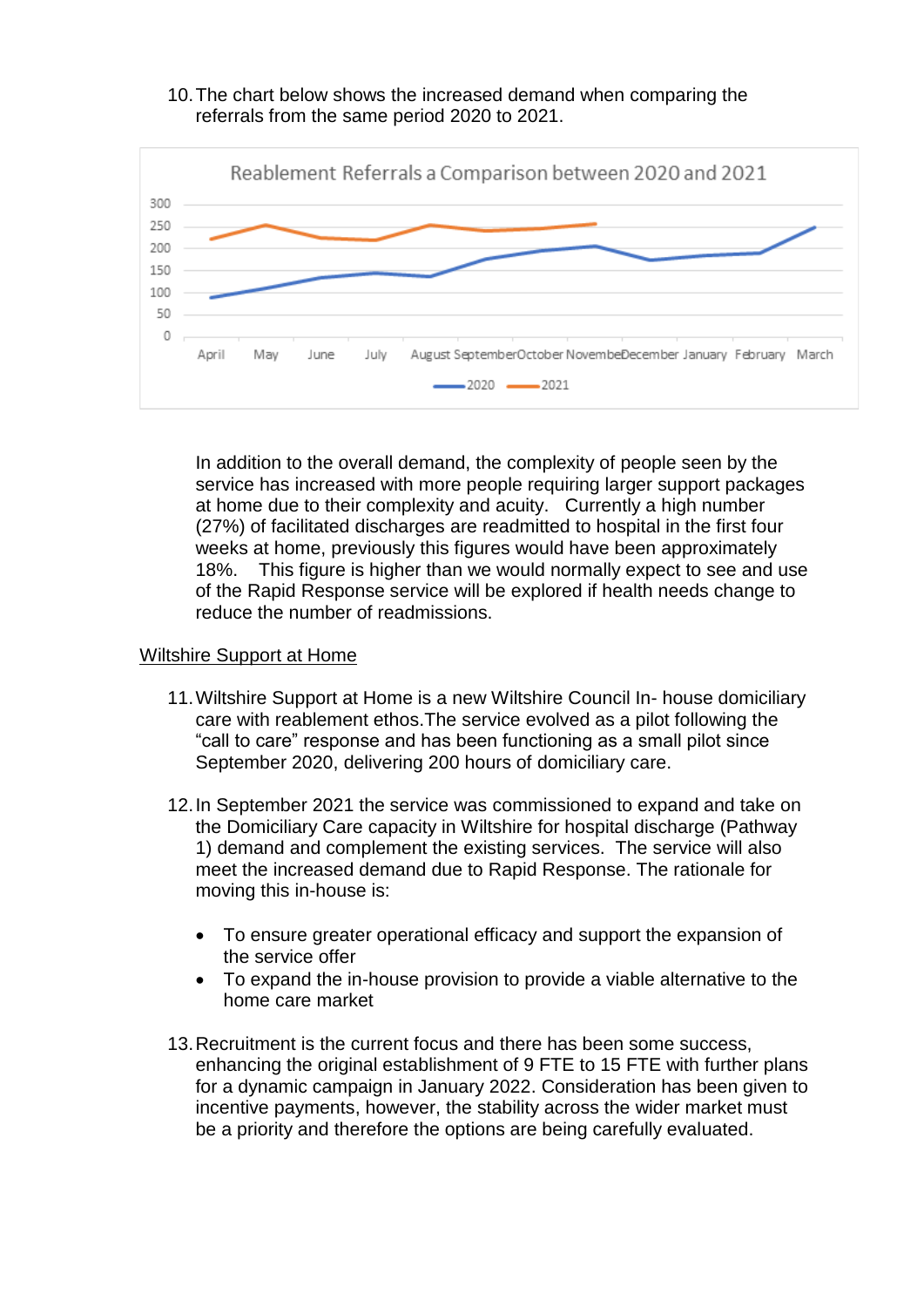14.Wiltshire Support at Home is now picking up new packages and will be able to provide 400 hours face to face care from January 2022. With continued recruitment, the plan is to expand the service to deliver 1000 hours by March 2022.

### Hospital Social care teams

- 15.The Covid-19 hospital discharge requirements have resulted in Social Workers being moved to support discharges in the community. There remains a presence on site at the three acute hospitals to support complex discharge planning.
- 16.We reshaped our hospital social care discharge teams to support a Discharge to Assess (D2A) model and this has enabled better connection working in, and alongside, communities and stronger links in the community with individuals and partners. The Discharge to Assess model aims to avoid making any long term decisions while the person remains in hospital. This approach provides every opportunity for reablement and rehabilitation support before actual levels of care required are determined.
- 17.We established a joint health and social care single point of access through a centralised referral and triage hub that enables patients to be discharged into D2A for further assessments or home from hospital as soon as they are medically fit. This model has enhanced flexibility across workforce to tolerate the work demand effectively.

### Rapid Response

- 18.The integrated Rapid Response service has been established to address issues that often lead to a 'social admission' to the acute hospitals. There are a number of reasons why this may take place, but frequent issues relate to carer breakdown and an individual being unable to be left alone or someone rapidly needing extra care and support at home with no acute medical condition identified.
- 19.Individuals who are admitted in these types of circumstances will often have extended length of stay, decondition rapidly and do not return home. We have been able to take an approach that prevents the admission taking place, offers significant benefits for the individual and also the Local Authority in terms of reduced longer-term funding commitments. In order to achieve hospital admission avoidance, the Rapid Response Service is accessible 7 days a week, 8am-8pm. We have been able to respond within two hours of the referral having been accepted. From March 2021 Adult Social Care have supported avoiding 160 hospital social admissions.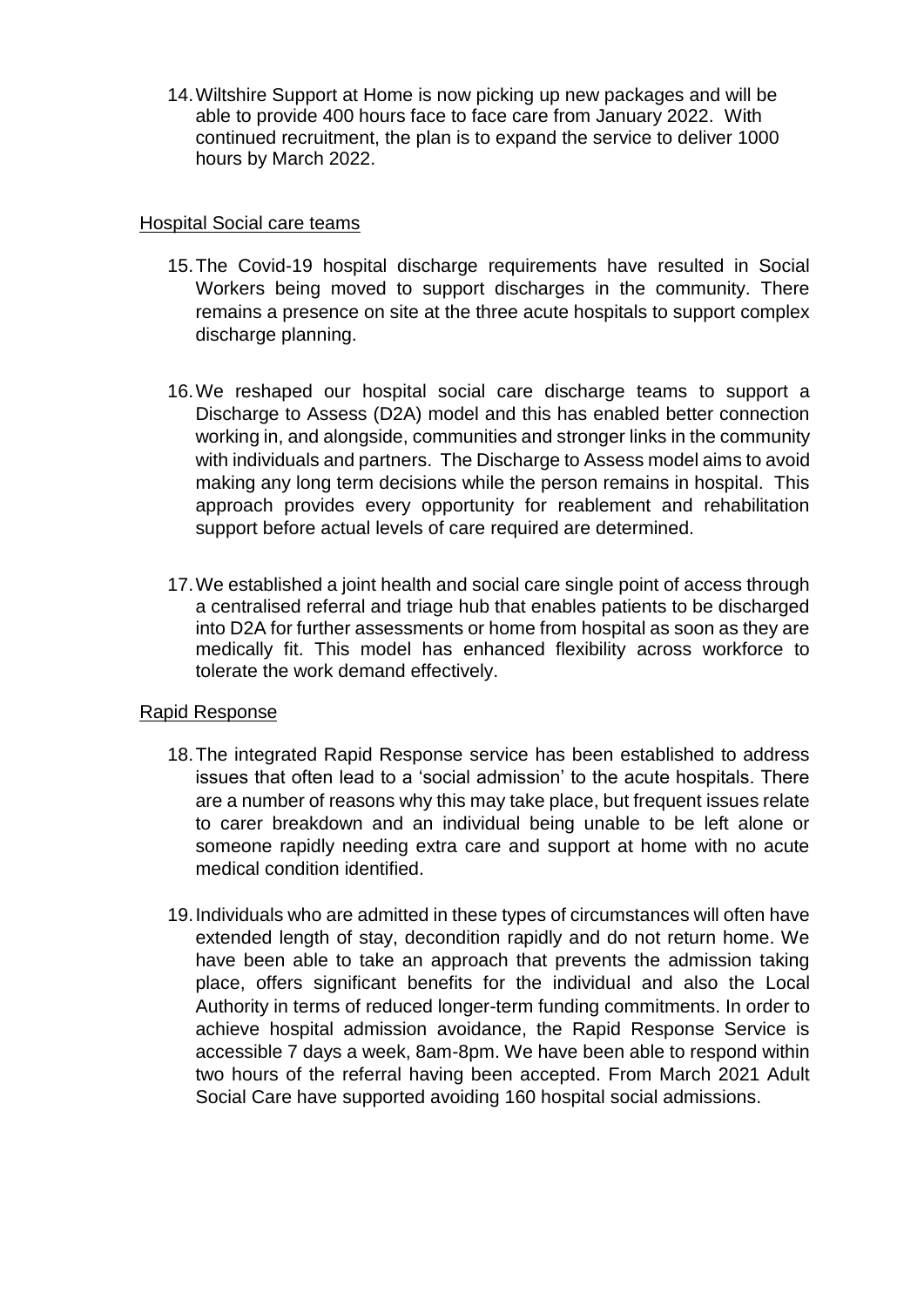20.The current surge in demand has meant additional workforce capacity being required. The number of current vacancies across services has had a significant impact on service delivery

## **Pressure on Wiltshire Council & Market**

### **Workforce**

- 21.There are a number of challenges facing the staff groups both within the council and with partners in the local care market. Recruitment and retention are areas of concern along with the issues around wellbeing in highly stretched services and sickness levels within the workforce relating to COVID and COVID contact isolations.
- 22.777 provider staff left their roles within the last 6 months. 2 providers have lost 50% of their staff and 24 providers have lost between 21% and 50% of staff. The west of the county has lost the largest percentage of the workforce. Reasons for staff leaving include;
	- Refusal to be double vaccinated 14%
	- Move to other care providers 15%
	- Move to other sectors/other reasons 71%

### Pressures across Domiciliary and Bed Based Care

- 23.Difficulties in sourcing packages of care for customers requiring ongoing care are affecting the ability for services such as Reablement and Wiltshire Support at Home to take on new discharges. This system blockage is difficult to resolve and will require sustained support at a national level.
- 24.There are problems with providers managing existing packages and 100 people have had their domiciliary care provider hand back packages of support since June 14th, 2021. This places increased pressure on all parts of the system.

### **Case Study Example**

On the 29th November, a domiciliary care provider with 16 customers became insolvent, only a few hours' notice was given which placed these vulnerable customers at risk of not receiving essential support around provision of medication and personal care. This risk was managed through the new inhouse Wiltshire Support at Home Service who were able to pick up the care without any disruption to the customers. The staff group who were being dismissed with immediate effect and without any compensatory package were offered roles with the Council which was positive for the individual staff members, the local workforce and economy.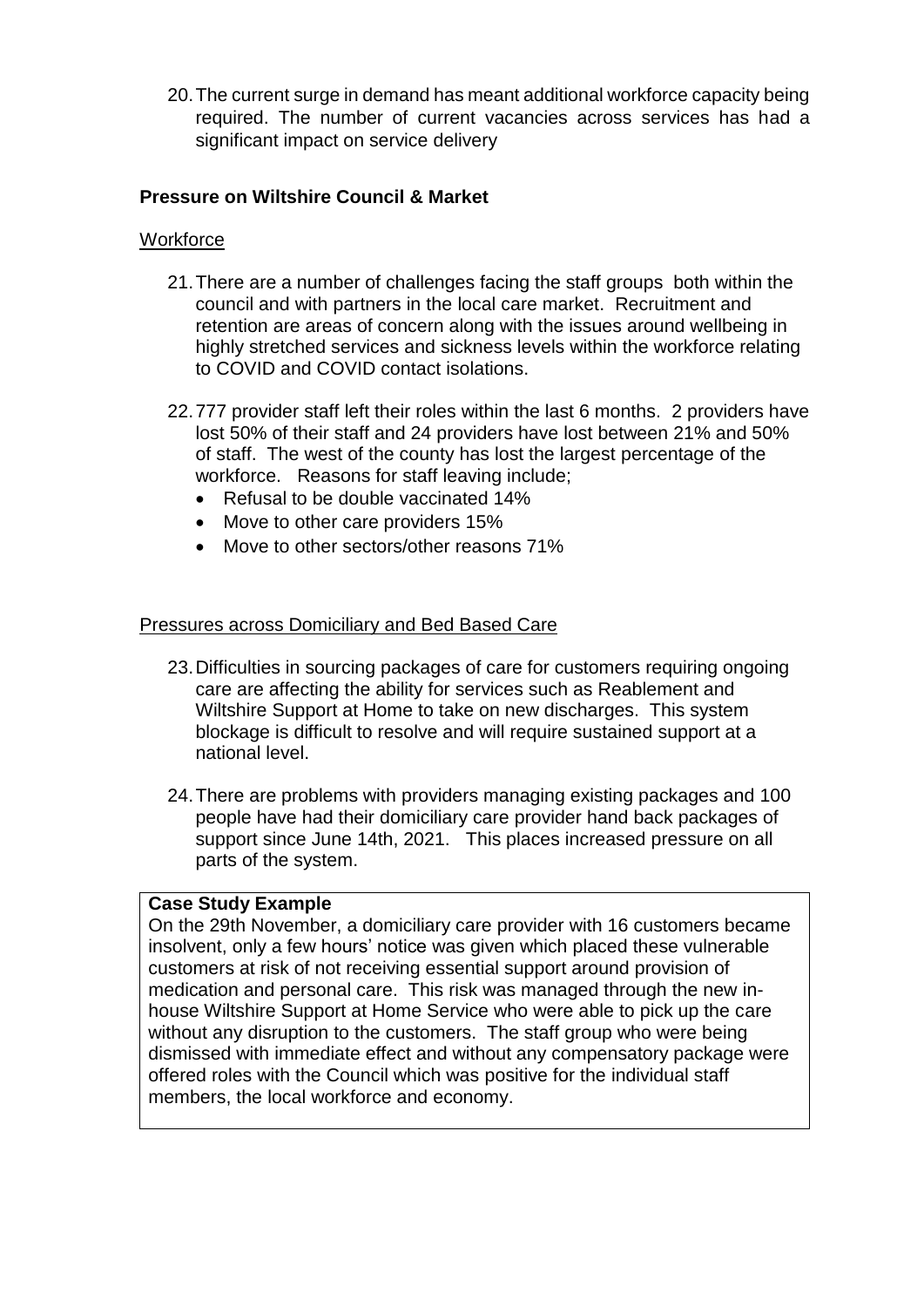## COVID-19

- 25.The new Omicron variant of COVID-19 is presenting an increased risk across all parts of the system. Community transmission impacts domiciliary workers when they are required to isolate from contact pending a clear test result and means the services must actively manage the risk and ensure preparedness through robust business continuity planning.
- 26.Care homes are also managing ongoing COVID outbreaks. As of 9th December, 16 care homes were shut due to COVID infections. This prevents new admissions and impacts on hospital discharge and flow.

### **Planning, Developments and Mitigations**

#### Short term plan

- 27.A workforce recruitment and retention grant has been made available to the local authority and work is underway with Wiltshire Care Partnership to passport the majority of this to providers who can identify the most effective methods of incentivising their workforce. This funding is insufficient to stabilise the market and officers have requested additional funding from the CCG.
- 28.Wiltshire Council is working with wider system partners to identify additional actions to support flow, there are regular multidisciplinary meetings and virtual clinics with consultant support to make the best use of existing bed based resource by reducing the length of stay in each home in order to increase capacity.
- 29.The need for care staff in the domiciliary sector to be double vaccinated will be mandatory by 1st April 2022. The Government has extended staff in care homes being able to self-exempt from 24 December 2021 to 31st March 2022. The delay is helpful but will have an impact at the same time as domiciliary care staff have to be double vaccinated.
- 30.Wiltshire Council is commissioning an additional 23 care home beds to support discharge across two care home settings which will be available until 31 March 2022. These have been sourced with providers who are already working with the services and delivering support to the right standard in line with CQC best practice.

The Council has developed a winter plan which is attached as an Appendix.

#### Long term plan

31.Some of the workforce recruitment & retention grant will be used collaboratively with Wiltshire Care Partnership who will lead a Wiltshire wide recruitment campaign for all providers.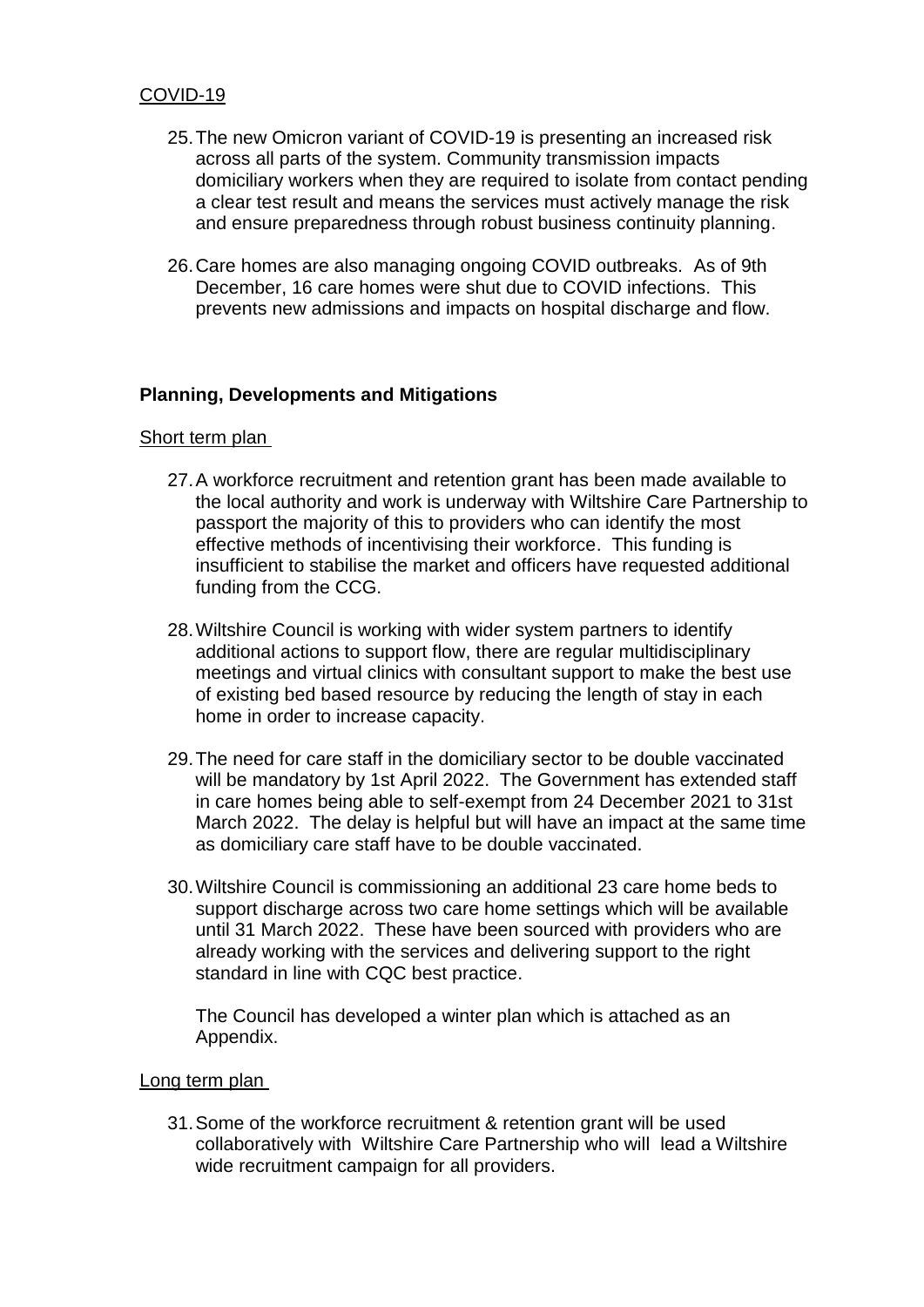- 32.The council will scope out the options around delivering more services in house especially where care is hard to commission e.g., complex nursing, dementia, expansion of Wiltshire Support at Home.
- 33.The upcoming Care Home tender will increase the number of block beds which can be used flexibly and deliver better value than spot purchasing beds on an individual basis.
- 34.Help to Live at Home (domiciliary care) will be retendered by October 2022 and officers will review the current model and price modelling to improve sufficiency.
- 35.The review of care home provision for Pathway 2 (bed based discharge to assess services) will be completed and implemented.

### **Safeguarding Considerations**

36.The teams are a part of adult social care and, as such, have received safeguarding training and work to the council's Safeguarding Policies and Procedures.

### **Public Health Implications**

37.The report is for an update only, no new public health implications are identified

### **Environmental and Climate Change Considerations**

- 38.As part of environmental considerations, the council's travel policy will be adhered to. The BCF team will work with the Climate Manager from Economic Development and Planning at Wiltshire Council during the development of the specification of the new model for temporary bedded support required on discharge. Any service using energy in buildings or transport is worth a look in terms of carbon emissions, as part of the wider environmental and social value considerations.
- 39.The Climate manager is commissioning work in the new year to look at the overall pathway to carbon neutral for the council, and part of this will be to look at our Scope 3 emissions and devise an approach for improving them. Other local authorities have looked at the suppliers that represent the biggest spend (perhaps the top 10) and focus on working with those suppliers to understand what they already do to record carbon impacts and work with them to develop our requirements going forward.
- 40.In addition, resilience to the impacts of climate change could be important and relevant to build into contracts (e.g. flooding, overheating, impacts on food production, transport, and vulnerable people are more likely to feel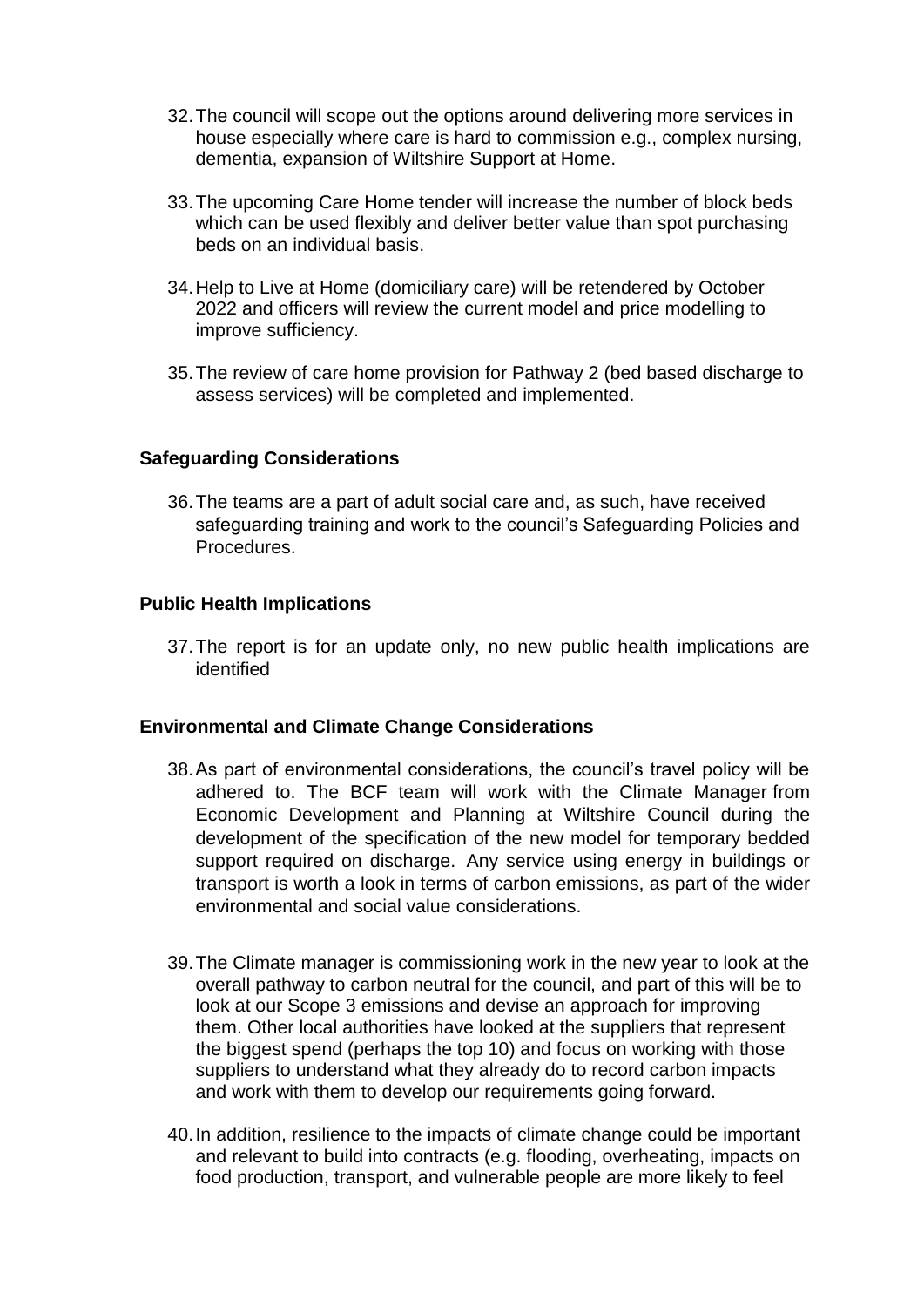the effects). The street scene and highways contracts will hopefully give some insight on the considerations that can be included, and I think this will also be particularly relevant for care provision contracts.

### **Equalities Impact of the Proposal**

41.This report is for an update only, no new equalities considerations are identified

### **Financial Implications**

42.This report is for an update only, no new financial implications are identified.

### **Legal Implications**

43.The report is for an update only, no new legal implications are identified.

### **Conclusions**

44. This report provides a brief overview of the complex situation which is currently being managed by services who are supporting discharges across the Wiltshire system, winter pressures and flow. Services are focusing on implementing efficiencies and making best use of all resources in order to mitigate predictable risks such as COVID-19 rates and the workforce retention and recruitment. However it is likely that the system is going to be under continued and sustained pressure throughout the winter/spring period.

### **Proposal**

45.Request that the Committee notes the report.

**Emma Legg Director – Ageing and Living Well Helen Jones Director-Procurement & Commissioning** 

#### Report Author:

Helen Henderson; Head of Service Reablement Margaret Ndlovu; Head of Service Ageing Well Melanie Nicolaou; Head of Resource Commissioning